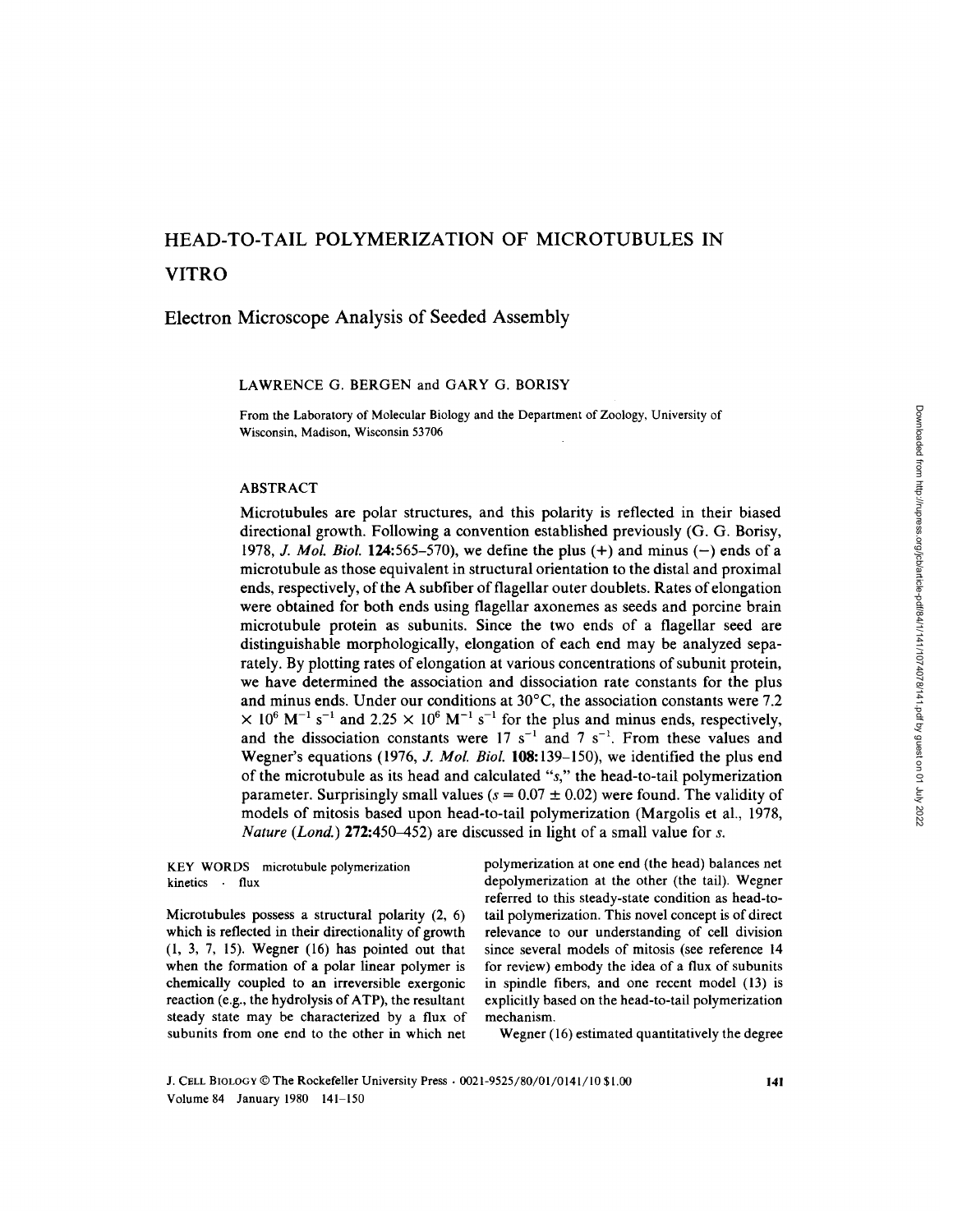of head-to-tail character for actin polymerization by analyzing the correlation of the kinetics of polymer formation with the exchange of labeled subunits at steady state. The correlation was expressed in terms of the head-to-tail parameter, "s." This parameter can vary between 0 and 1;  $s = 0$ signifies bidirectional growth, and  $s = 1$  signifies total head-to-tail polymerization, that is, all association events occur at one end, and all of the dissociation events occur at the other end.

For actin polymerization, Wegner determined  $s = 0.25$ , which means that, on the average, for every four association and four dissociation steps the polymer is lengthened by one subunit at the head, and shortened by one subunit at the tail. Margolis and Wilson (12) studied the exchange of labeled GTP with microtubules at steady state, and estimated a flux (under their conditions) of subunits equivalent to  $0.69 \mu m$  length of tubule/h. Therefore, microtubules, like actin filaments, show head-to-tail polymerization or, by the terminology of Margolis and Wilson, show opposite end assembly-disassembly. However, Margolis and Wilson did not attempt to correlate their flux rate with the kinetics of microtubule growth, and therefore were not able to calculate the parameter s. Nevertheless, they inferred on the basis of indirect evidence that association and disassociation of subunits from microtubules occur at mutually exclusive sites, a statement equivalent to saying  $s \approx 1$ .

It should be emphasized that although the data of Margolis and Wilson pertained to net assembly and disassembly, their conclusions were stated in terms of individual association and dissociation reactions. Some confusion occurs in reading their paper since the words assembly and disassembly were used to signify the separate molecular events as well as the net gain or loss of polymer. Since these distinctions are crucial to this paper, we will use assembly, elongation, and growth interchangeably to signify the net reaction and reserve association for the single bimolecular reaction of a subunit with the end of a tubule, and dissociation for the single unimolecular loss of a subunit from the end of a tubule.

In this paper, we extend Wegner's theory and apply it to the case of seeded assembly of microtubules, using the method of kinetic analysis reported by Johnson and Borisy (11). We use a heterogeneous system consisting of stable flagellar seeds and brain tubulin subunits (1). This permits us to distinguish the two ends of a microtubule from one another and to determine quantitatively the four rate constants that define the polymerization system. Knowledge of the four rate constants permits us to identify which end of a microtubule is its head and to distinguish among several possible patterns of head-to-tail growth. We are able to calculate the magnitude of the steady-state rate of flux and the head-to-tail parameter  $s$ , which is a measure of the efficiency of the flux. We find, contrary to the conclusions of Margolis and Wilson (12), that association and dissociation of subunits occur at both ends of a microtubule and that the end possessing the greater rate constant for association also has the greater rate constant for dissociation. From this characterization, we evaluate the validity of mechanisms of mitosis based on head-to-tail polymerization.

### MATERIALS AND METHODS

#### Isolation of Flagella

Flagella were isolated from the unicellular alga Chlamydomonas reinhardtii and demembranated according to the procedure of Allen and Borisy (1), with the one modification that the pelleted flagella were resuspended in microtubule polymerization buffer:  $100$  mM PIPES,  $1$  mM EGTA,  $0.1$  mM  $MgCl<sub>2</sub>$ ,  $1$  mM GTP, pH 6.94 (PEMG). Axonemal suspensions were transferred with plastic test tubes and pipettes, since axonemes bound strongly to glass, resulting in poor yields . Axonemes were used in experiments either within 2 h of demembranation or frozen in liquid nitrogen and stored at  $-80^{\circ}$ C. Frozen preparations were stable for at least 2 mo.

The concentration of axonemes was calculated by a method using latex beads as an internal standard. First, the concentration for a solution of small latex beads  $(0.481 \mu m)$  Diam, Ernest F. Fullam Inc., Schenectady, N. Y.) was determined with <sup>a</sup> hemacytometer. Measured volumes of beads and axonemes were then mixed, and the number of each seen in one field  $(x 400)$ , phase optics, Carl Zeiss Inc., New York) was recorded From the ratio of beads to axonemes, the concentration of axonemes was calculated. In typical experiments, the final concentration of axonemes was in the range of 8 to  $20 \times 10^6$  axonemes/ml.

#### Microtubule Protein and Subunit Preparation

Microtubule protein was prepared from porcine brain tissue by two cycles of polymerization and depolymerization with differential centrifugation according to Borisy et al. (5). The buffer used throughout the protein purification, preparation, and experimentation was PEMG. For storage, polymer was collected by centrifugation, frozen in liquid nitrogen, and kept at  $-80^{\circ}$ C. Protein determinations were done as described previously (11).

Non-self-initiating solutions of microtubule protein were prepared by high-speed centrifugation of purified microtubule protein (185,000  $g_{\text{avg}}$ ; for 90 min, at 4°C). This procedure strongly attenuates the ability of the protein to self-assemble but does not alter the subunit's competence to elongate microtubules (1, 15). The subunit preparations were either used immediately after the high-speed centrifugation or frozen in liquid nitrogen and stored at  $-80^{\circ}$ C without detectable loss of activity. Frozen samples were thawed immediately before use in an experiment.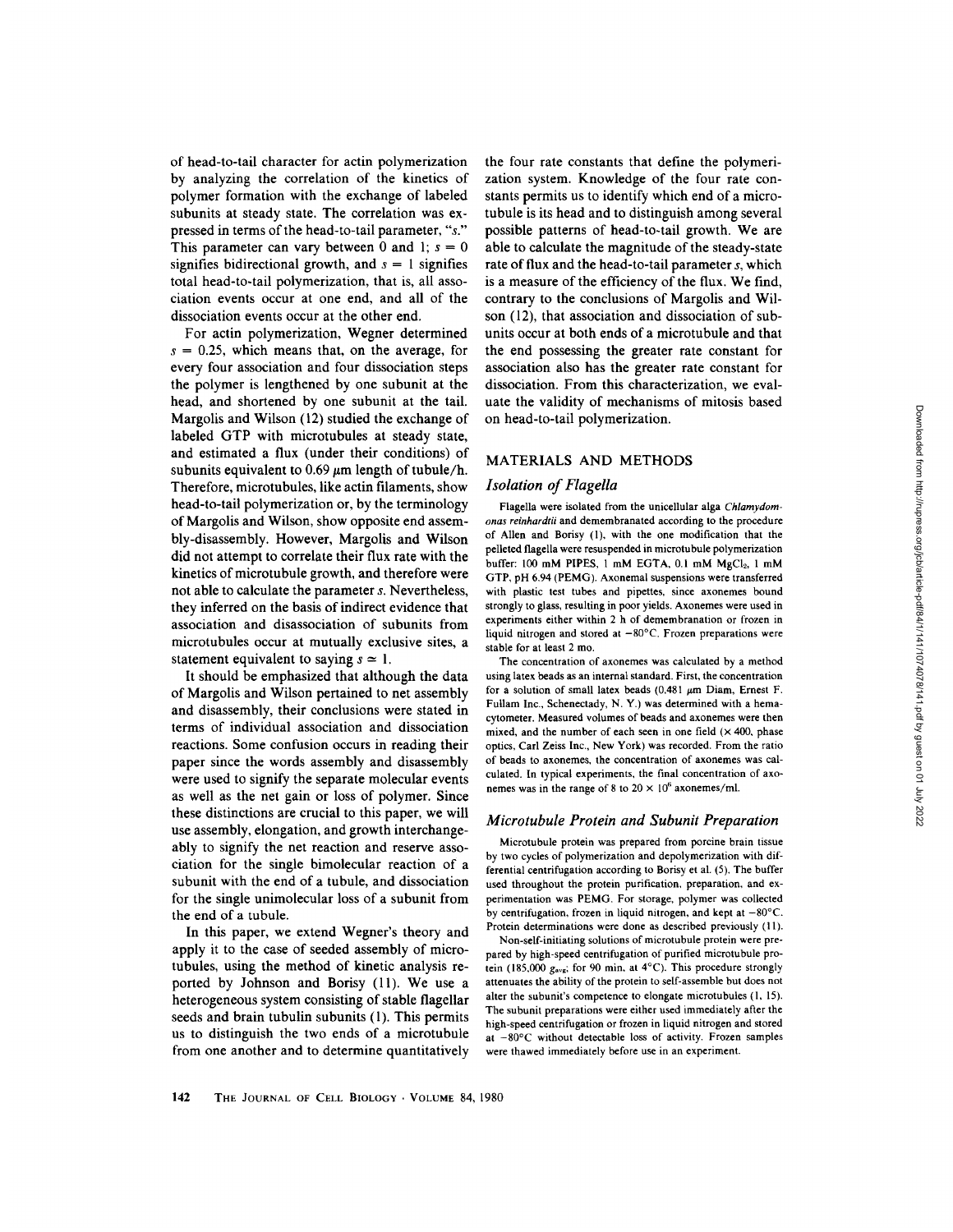#### Electron Microscope and Computer Analysis

Samples were fixed with 2% glutaraldehyde, then applied to 200-mesh grids coated with Formvar and carbon, and stained with 1% uranyl acetate. Electron micrographs were recorded on 70-mm film (Kodak), using a Philips 300 electron microscope . The fixed microtubules were frequently curved, rendering it impractical to determine their lengths with a ruler, For this reason and because a large number of length determinations were required, measurements of lengths were made directly from the projected image of the 70-mm negatives by tracing with a model 264s digitizer (Numonics Corp., Lansdale, Pa.) interfaced with a 9825A computer (Hewlett-Packard Co., Palo Alto., Calif) . After magnification factors were calculated and entered, data were stored as lengths in micrometers of added microtubules at the distal and proximal ends of the flagellar seeds. Data reduction consisted of routinely plotting length histograms and calculating means and standard deviations. The program used was designed originally to trace lengths of DNA molecules for denaturation mapping (9). The program was kindly supplied by Dr. R. Littlewood.

#### RESULTS

#### **Theory**

Our previous kinetic analysis of microtubule elongation (11) showed that the polymerization reaction was characterized by both addition and loss of tubulin dimers at the ends of the microtubule. By analyzing the dependence of elongation rate on subunit concentration, the rate constants for the association  $(k_2)$  and dissociation  $(k_{-1})$  reactions were determined. This  $k_2$ , however, refers to the sum of the association rate constants for each end  $(k_2^+ + k_2^-)$ ; likewise,  $k_{-1}$  equals  $k_{-1}^+ + k_{-1}^-$ , where the + and - superscripts denote the plus and minus ends, respectively.

We now seek to determine the rate constants for each end. To accomplish this, we use as seeds flagellar axonemes isolated from the alga, Chlamydomonas reinhardiii, As shown previously (1), the ends of the axoneme distal and proximal to the basal body can be distinguished morphologically. Thus, microtubule elongation occurring on the two ends can also be distinguished. Our assumption is that the seed serves as an internal marker of polarity without altering the polymerization kinetics characteristic of the two ends of a microtubule. Net elongation is more rapid on the distal end  $(1, 3)$ , and we shall refer to it as the plus  $(+)$ end, the other end being designated as minus  $(-)$ . It is important to note here that our designations of plus and minus ends refer to an absolute structural polarity of the microtubule itself. This is operationally distinct from the definition of polymer "head" (16), and "primary assembly site" (12) which refer to the relative net assembly activities of the two ends of a microtubule at steady state. Thus, a priori, our designations predict neither the identity of the plus end as head or tail, nor the direction of steady-state flux.

By rearranging Eq. <sup>1</sup> of Johnson and Borisy (11), it can be shown that the rate of microtubule elongation is given by:

$$
cdL/dt = k_2[S] - k_{-1}, \qquad (1)
$$

where  $k_2$  and  $k_{-1}$  are the rate constants, [S] is the tubulin subunit concentration, and  $c$  is a constant of proportionality. This relationship holds true for elongation at both the plus and minus ends, and so can be used to obtain association and dissociation rate constants for each end. Since subunits can contain either GTP or GDP at the exchangeable site, there are, in principle, two species of tubulin to be considered and a total of eight association and disassociation events, each defined by an individual rate constant. Following the reasoning presented by Wegner (16), we assume that the association of GDP-containing subunits is negligible since the reaction is carried out in the presence of excess GTP, and nucleotide exchange is assumed to be rapid. Also, the dissociation of subunits with the concomitant rephosphorylation of GDP to GTP is considered to contribute negligibly to the overall reaction. Therefore, four rate constants ( $k_2$ <sup>+</sup> and  $k_{-1}$  at the plus end;  $k_2$ <sup>-</sup> and  $k_{-1}^-$  at the minus end), that define reactions as outlined in Fig. l, are sufficient to describe microtubule polymerization. Thus, the net rate of growth at the plus end is expressed as  $k_2$ <sup>+</sup> [S]  $k_{-1}^{+}$ .

By combining Eqs. 10 and <sup>14</sup> of Wegner (16) and converting to our notation, it can be shown that the head-to-tail parameter <sup>s</sup> is given by:

$$
s = k_2^{\mathrm{h}}/(k_2^{\mathrm{h}} + k_2^{\mathrm{t}}) - k_{-1}^{\mathrm{h}}/(k_{-1}^{\mathrm{h}} + k_{-1}^{\mathrm{t}}), \quad (2)
$$

where the h and <sup>t</sup> superscripts here refer to the head and tail ends respectively. That is, <sup>s</sup> is the difference at steady state between the proportion of association events at the head (or primary assembly end) of a tubule and the proportion of dissociation events at the same end. Given knowledge of the four rate constants, the end which was the head would be defined by the choice giving positive values of s.

To interpret fully the subsequent kinetic experiments, it is helpful to consider, in advance, possible outcomes. Fig. 2 shows eight possible patterns of growth at the two ends of a protein polymer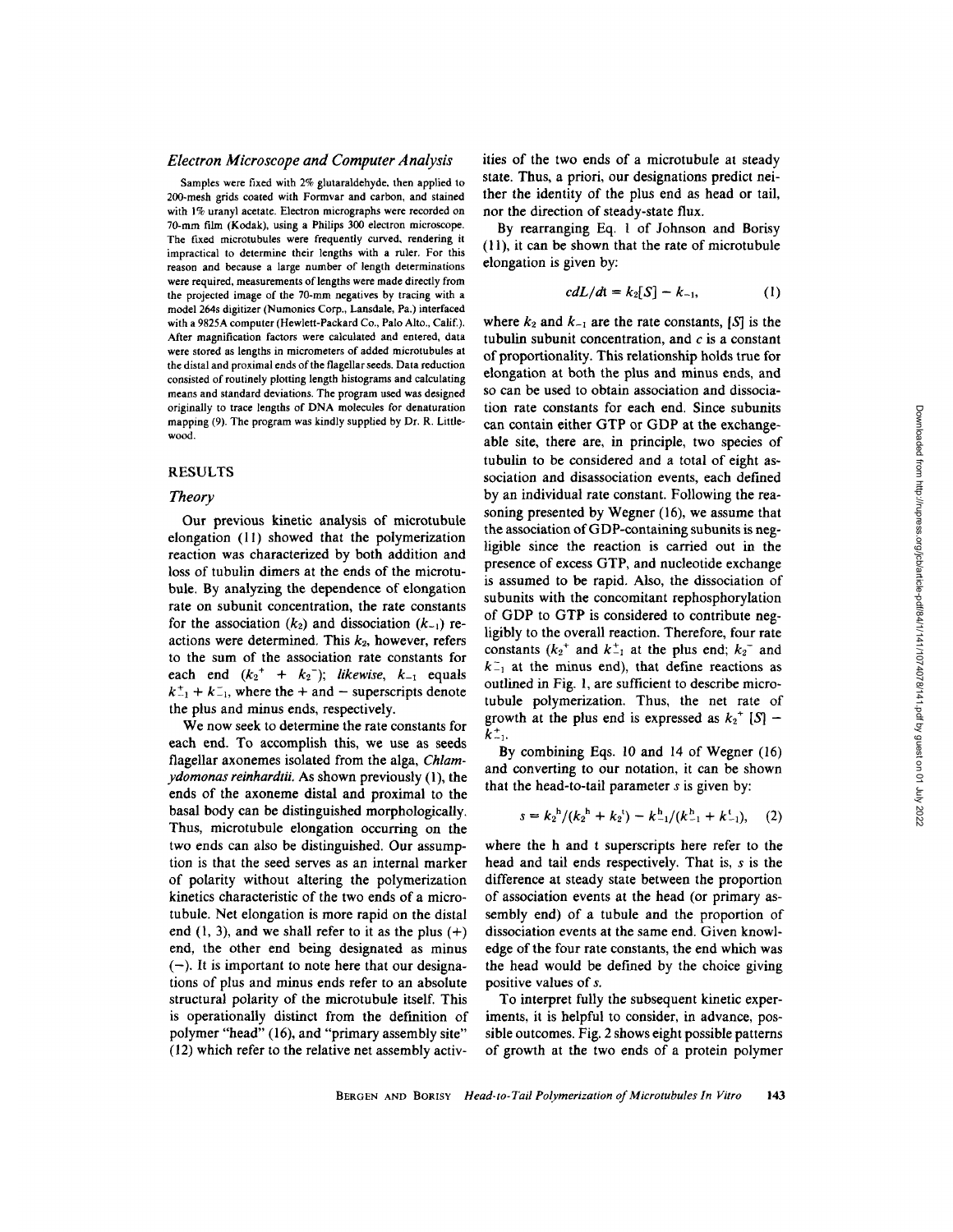

FIGURE <sup>I</sup> Scheme for microtubule polymerization. Assembly and disassembly of microtubule subunits (unstippled chevrons) onto a seed (stippled chevrons) are characterized by two association reactions  $(k_2^+, k_2^-)$  and two dissociation reactions ( $k_{-1}$ ,  $k_{-1}$ ). The superscripts, + and -, refer to the plus and minus ends of the microtubule



FIGURE 2 Patterns of head-to-tail polymerization. The initial rate of elongation (r) is plotted vs. increasing protein concentration  $(c)$  for growth at both the plus end (solid line) and minus end (dotted line) of a microtubule. Values of the head-to-tail polymerization parameter, s, are indicated. See Results for explanation of individual panels.

under the assumption that the kinetics follows Eq. 1. Rates of elongation for both ends are plotted vs. subunit concentration. From the analyses of Johnson and Borisy (11) it has been shown that for such a plot the slopes are proportional to the respective values of  $k_2$ , and the intercepts to the values of  $k_{-1}$ . Values of s for the individual plots are calculated according to Eq. 2. In most instances the head of the polymer was the end having the greater association constant, but, as will be shown, this was not always the case.

Fig. 2a denotes equal bidirectional growth, <sup>s</sup> equals zero, and no flux occurs. It should be noted, however, that s equals zero for any growth pattern in which the rate plots for both ends intersect at the abscissa  $(a \text{ and } b)$ . Thus, a bias in association of subunits at one end does not necessarily lead to head-to-tail polymerization, since a bias for dissociation at the same end may compensate the difference. The other panels display various possibilities for head-to-tail assembly. The two ends of alinear polymer may have the same association rate constant, but different dissociation constants (c); the same dissociation constant but different association constants  $(d)$ ; or both the association and dissociation constants may differ  $(e-h)$ . The magnitude of head-to-tail character alone does not fully describe a polymerization system. This is demonstrated by Fig.  $2c$ ,  $d$ , and  $e$  where three possibilities have been drawn such that <sup>s</sup> equals 0.25 . The actin polymerization system (for which  $s = 0.25$ ) (16) may be described by any one of these three panels or by some other set of rate constants yielding the same value of s.

In Fig. 2 e the end with the greater association rate constant has the lesser dissociation rate, whereas in Fig.  $2g$  and h the favored end for association is also the favored end for dissociation . In Fig.  $2h$  dissociation is so extensively favored at one end that the primary assembly end is the end with the lower association rate constant. This example and Fig.  $2c$ , in which the association rate constants are the same for both ends, demonstrate that the end of the tubule with the greater  $k_2$  need not necessarily be the polymerization "head." Fig.  $2f$  displays total head-to-tail assembly, that is, association occurs only at one end and dissociation only at the other.

It should be emphasized that neither the subunit exchange data of Wegner (16) nor the flux data of Margolis and Wilson (12) permit one to distinguish among the above possibilities . Our analysis reveals that for an unambiguous identification of the polymerization pattern one requires determination of the four rate constants characterizing the two ends of the microtubule.

#### Experimental

Microtubule elongation was initiated by mixing solutions of subunits and axonemes. All experi-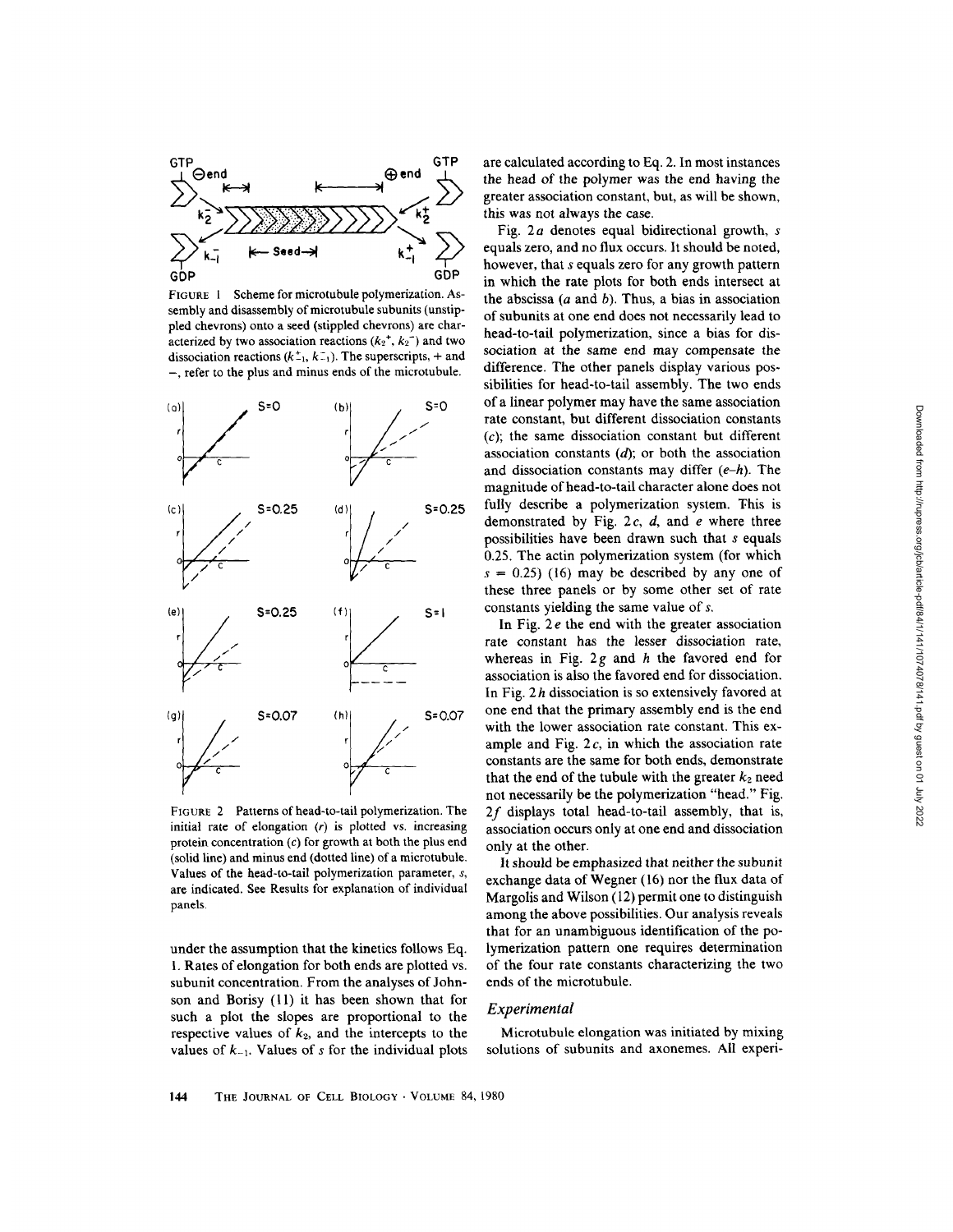ments were done at 30°C in a constant temperature room. Solutions were brought to 30°C before mixing and samples were held in tubes in an aluminum block. At intervals after mixing, 20  $\mu$ l aliquots were removed and mixed with an equal volume of 2% glutaraldehyde in PEMG to quench the reaction and fix the tubules for subsequent analysis . To calculate rate constants, growth at five concentrations of microtubule subunits was studied. For each concentration, five time points were analyzed. Samples from each of the 25 aliquots were applied to electron microscope grids. From each grid at least 20 microtubules extending proximally and 20 extending distally were measured. When possible, flagella with measurable microtubules on both ends of the axoneme were recorded to minimize error due to local variation. For each flagellum recorded, all microtubules were measured. Altogether, over 1,000 microtubule lengths were measured to construct a single rate plot.

Fig. 3 shows a typical axoneme. The distal end is clearly identifiable as the frayed end, and the length of microtubule extensions on both ends are well defined. The length distribution for proximal and distal tubules were generally pauci-disperse and randomly distributed about the mean. A sample histogram for a set of axonemal microtubules in a polymerization experiment is shown in Fig. 4. All initiation of elongation occurred before <sup>1</sup> min as evidenced by the constant number of elongated



FIGURE <sup>3</sup> Electron micrograph of a typical axoneme with added neurotubules at the distal  $(+)$  and proximal  $(-)$  ends. This preparation was incubated with 0.7 mg/ ml microtubule subunits for 5 min at 30°C. Preparation for electron microscopy was as described in Materials and Methods. Bar,  $3 \mu m$ .



FIGURE 4 Histogram of microtubule lengths for a typical time point of a polymerization experiment . Proximal microtubules (open bars), 23 measured with a mean of  $2.5 \pm 0.6$   $\mu$ m; distal microtubules (hashed bars), 20 measured with a mean of  $6.2 \pm 1.1 \,\mu\text{m}$ . Incubation time was 3 min with 0.88 mg/ml microtubule subunits at  $30^{\circ}$ C.

microtubules per axoneme throughout the experiment.

In most cases, growth seeded only by the A subfiber of an outer doublet was observed. However, at higher protein concentration, growth also occurred on the B subfibers. Often it was not possible to distinguish between the growth on the two subfibers. 50 such examples were analyzed by determining the ratio of lengths (shorter/longer) of the two microtubules seeded by one outer doublet. This ratio equaled  $0.88 \pm 0.09$ . The closeness of this ratio to a value of <sup>1</sup> indicates that once growth was initiated on the B subfiber, the rates of elongation on both A and B subfibers were equivalent.

The means and standard deviations for the length histograms were plotted against time to yield time-courses of elongation for both proximal and distal ends, such as those shown in Fig. 5. The time points generally fell on straight lines that intersected at the origin. In some experiments the best straight line, as determined by a least squares regression, intersected the abscissa at short times (0-30 s). It is not clear whether these apparent short lags are statistically significant. The slopes of the time-course plots, and the standard deviations of these slopes were then plotted against initial subunit concentrations. This generated a rate plot of the type shown in Fig. <sup>6</sup> and is the cumulative result of ten time-course plots, derived in turn from 50 histograms.

The rate plots for both the plus ends and the minus ends  $(Fig. 6)$  were linear, confirming the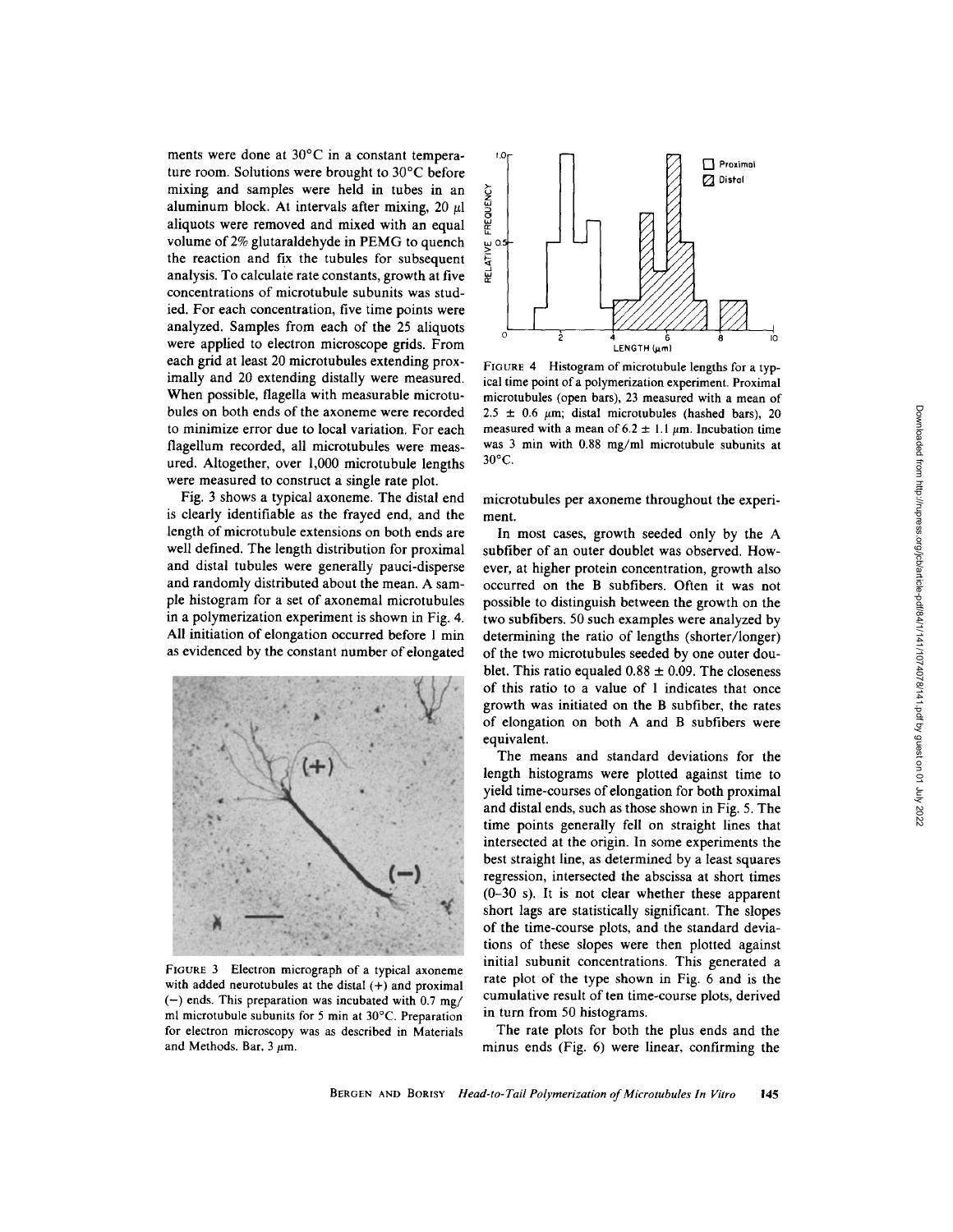

FIGURE 5 Time-course of microtubule elongation. Each point represents the mean and standard deviation of a histogram like that shown in Fig. 4. Protein concentration was  $0.66$  mg/ml. The rates of elongation were  $1.33 \pm 0.17 \ \mu \text{m/min}$  at the + end (solid circles); 0.45  $\pm$  $0.07 \mu$ m/min at the - end (open circles).

previous analysis of Johnson and Borisy (11). From the slopes and the intercepts of these plots, rate constants were calculated and are shown in Table I. The values obtained for  $k_2$  are somewhat larger but of the same order of magnitude as those obtained in two previous studies (3, 11). However, the striking and more important result is that the end characterized by the larger association constant (the plus end) is also characterized by the larger dissociation constant. Thus, the pattern of polymerization is of the type shown in Fig. 2g. From these values of rate constants and Eq. 2, we identified the plus end as the head or primary assembly end. Furthermore, we calculated the head-to-tail parameter s to be 0.07. The steadystate monomer concentration,  $\bar{c}_1$ , can be obtained from this plot as the subunit concentration at which positive values of elongation on one end are balanced by negative values at the other. In this experiment  $\bar{c}_1$  was found to be 0.3 mg/ml and is located graphically in Fig. 6. The flux can also be determined graphically as the value of elongation at the plus end (or shortening at the minus end) corresponding to the steady-state monomer concentration. Values of steady-state flux obtained from such graphs ranged from 0.034 to 0.076  $\mu$ m/ min.

An <sup>s</sup> value of 0.07 appeared to be surprisingly low, so we investigated whether it might depend on the particular preparation conditions. Our original experiments used microtubule subunits and axonemes that had been frozen for storage and subsequently thawed. The possibility that the activity of the subunits and/or flagellar seed was altered by freezing and thawing was tested by repeating the experiments with subunits prepared from freshly cycled microtubule protein and with freshly prepared or frozen flagella. In all cases statistically equivalent results were obtained (Table I). We conclude that freezing and thawing does not significantly alter the properties of microtubule protein to elongate tubules nor the ability of the flagellar axoneme to serve as a seed. Since microtubule polymerization is temperature-dependent, the growth experiments were repeated at another temperature  $(24.5^{\circ}C;$  data not shown). At this lower temperature, all four rate constants were reduced but the pattern of growth was similar to that at 30°C.

From Fig. 6 we deduced that the plus end of a microtubule not only has the greater rate constant for association but also the greater rate constant for dissociation. To test this inference we attempted to determine directly the rates of depolymerization. First, microtubules were polymerized onto axonemes as done previously. Then at  $t$  $= 3$  and  $t = 5$  min we removed and fixed aliquots to monitor the rate of polymerization. At  $t = 5$ min 30 s an aliquot (20  $\mu$ l) was removed and mixed with 200  $\mu$ l warm (30°C) PEMG. This resulted in



FIGURE 6 Dependence of rate of elongation on subunit concentration. Each point represents the slope of a timecourse such as shown in Fig. 5. The data were fit by a least squares linear regression analysis (solid lines) and intercepts on the ordinate were obtained by extrapolation (dotted lines) . The slope for growth at the plus end (solid circles) was 3.0  $\mu$ m/min(mg/ml)<sup>-1</sup>; the intercept was  $-0.77 \mu m/min$ . The slope for the minus end (open circles) was 1.3  $\mu$ m/min(mg/ml)<sup>-1</sup>; the intercept was  $-0.48 \,\mu m/min$ . The steady-state monomer concentration  $(\bar{c}_1 = 0.3 \text{ mg/ml})$  is denoted by  $\times$ . The correlation coefficients for the plus and minus end lines are 0.97 and 0.98, respectively.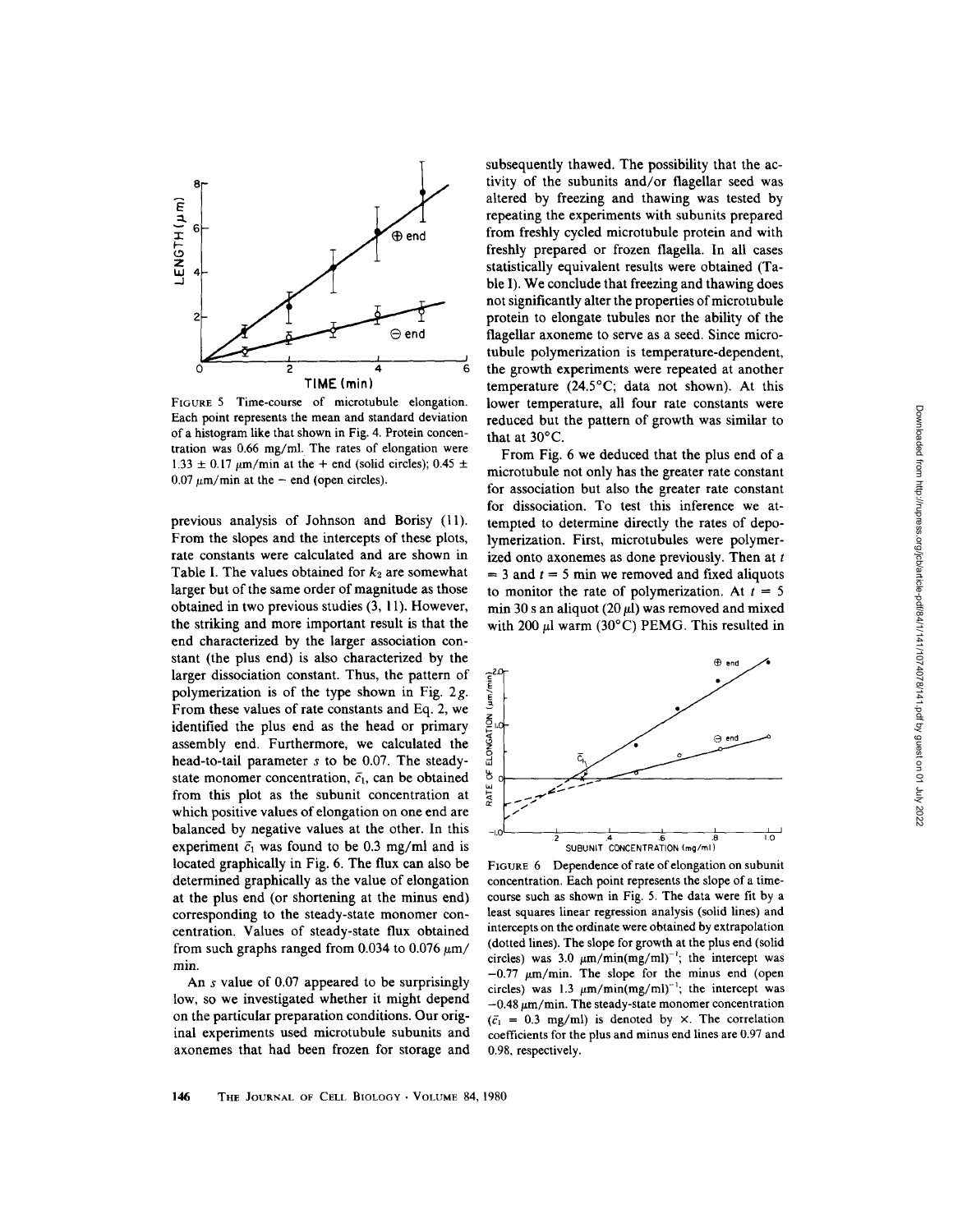| Condition<br>subunits/seeds | Plus end                                                              |              | Minus end                                                |                                 | Head-to-tail    |
|-----------------------------|-----------------------------------------------------------------------|--------------|----------------------------------------------------------|---------------------------------|-----------------|
|                             | $k_2$ <sup>+</sup> × 10 <sup>-6</sup> M <sup>-1</sup> s <sup>-1</sup> | $k - s^{-1}$ | $k_2^{-} \times 10^{-6}$ M <sup>-1</sup> s <sup>-1</sup> | $k_{-1}^{-1}$ , s <sup>-1</sup> | parameter<br>s  |
| Thawed/thawed               | $7.2 \pm 0.86$                                                        | $16 \pm 5$   | $2.2 \pm 0.15$                                           | $7 \pm 1$                       | $0.07 \pm 0.04$ |
| Fresh/thawed                | $6.4 \pm 0.30$                                                        | $11 \pm 2$   | $2.2 \pm 0.26$                                           | $5 \pm 2$                       | $0.06 \pm 0.03$ |
| Fresh/fresh                 | $7.2 \pm 0.85$                                                        | $17 + 6$     | $3.0 \pm 0.40$                                           | $10 \pm 3$                      | $0.08 \pm 0.03$ |

TABLE <sup>I</sup> Rate Constants for Association and Dissociation

Parameters for microtubule polymerization. Rate constants were calculated for association and dissociation at both (+) and (-) ends under three conditions. Using Eq. 1, values of  $k_2$  were obtained from slopes and values of  $k_{-1}$  from ordinates of rate plots such as the one shown in Fig. 5. From these rate constants, the head-to-tail parameter, s, was calculated according to Eq. 2. In the first condition, subunits were prepared as described in Materials and Methods and frozen with liquid nitrogen before use in the experiment . For the latter two conditions, subunits were prepared immediately before the experiment. In the first two conditions the axonemes had been stored frozen, while in the latter case these, too, were prepared immediately before the experiment. Similar values for the association and dissociation rate constants and the head-to-tail parameters were obtained under all three conditions .

an I1-fold dilution of the subunit protein. Since the new subunit concentration was well below the steady-state monomer level, one would expect the microtubules to depolymerize. The amount of depolymerization was expected to be linear initially, and then decrease gradually as a new steady-state plateau was approached. After dilution, aliquots were removed at 30-s intervals, fixed with glutaraldehyde, and prepared for analysis as previously described.

The results, shown in Fig. 7, demonstrate that the predicted kinetic pattern was obtained, and that the depolymerization rate on the distal end was greater than the rate at the proximal end. The rates were 25 subunits/s and <sup>8</sup> subunits/s for the plus and minus ends, respectively. These values are rates of depolymerization at monomer concentration approaching zero and maybe compared to the corresponding values, derived by extrapolation from the growth experiments. Agreement is good, although the plus end depolymerized somewhat faster than predicted. The important point however, is that the experiment provides direct evidence that the rate constant for dissociation is greater at the so-called primary assembly end (equivalent to the head) than at the primary disassembly end (equivalent to the tail).

#### DISCUSSION

In this study we have used a heterogeneous system of flagellar seeds and brain microtubule subunits to determine the rate constants for addition of subunits at the two ends of a cytoplasmic microtubule. This analysis rests on the assumption that the growth properties of the added microtubules are indistinguishable from those of cytoplasmic



FIGURE <sup>7</sup> Time-course of dilution-induced depolymerization. Microtubules were polymerized onto axonemes as described previously . After growth had proceeded to an extent of  $6-9 \mu m$  on the plus end and 2-3  $\mu$ m on the minus end, an aliquot was removed and diluted 11-fold with buffer at 30°C, reducing the protein concentration to 0.06 mg/ml. This is noted as time zero. Then, at intervals of 30 s, aliquots were removed and fixed to monitor depolymerization. Rates of depolymerization were  $0.98 \pm 0.10 \,\mu m/min$  for the plus end (solid circles),  $0.30 \pm 0.06 \mu m/min$  for the minus end (open circles) . The correlation coefficient for the plus and minus end lines are  $-0.96$  and  $-0.88$ , respectively.

microtubules . Once the flagellar tubules have been extended with brain subunits, subsequent subunits will see an environment of brain subunits at the growing end. We would argue that these later subunits should not be able to distinguish between binding to a microtubule initiated by a flagellar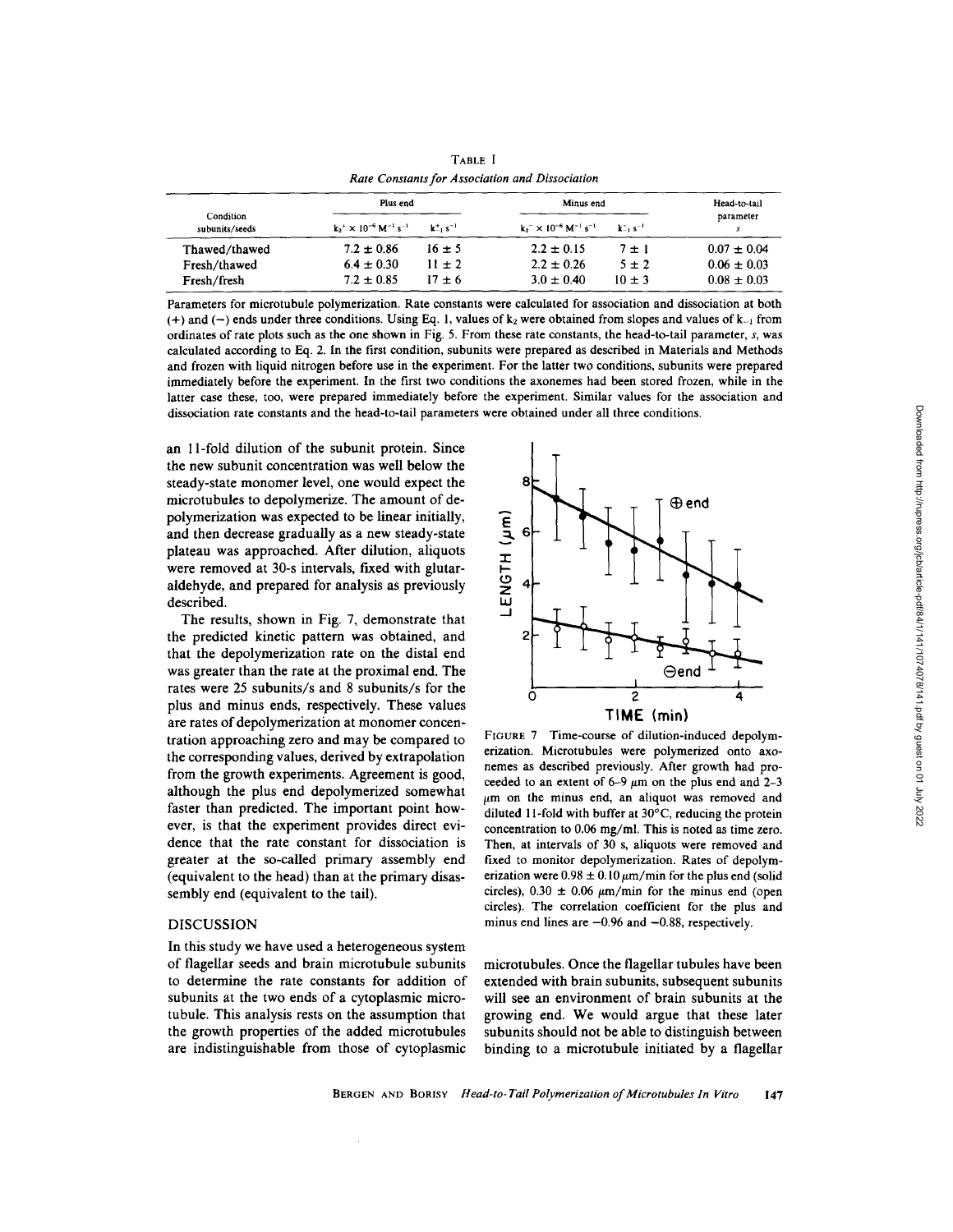seed or a free microtubule. This seed activity is intrinsic to the flagellar tubules since no matter where the flagella are broken, the ends are competent to serve as seeds . Furthermore, we assume that the added tubule and the flagellar seed are continuous at their union; that is, in a physical sense there is no "end" at the point of union, and neither addition nor loss of subunits occurs at the join . Thus, the only sites available for addition and loss of subunits are the ends of the added tubules on either side of the flagellar seed. The stable flagellar seed serves to separate the two ends of the labile cytoplasmic microtubules and make them available for independent analysis .

Another assumption of the analysis is that the time-course of polymerization is linear under the conditions that we analyze . We would expect a linear time-course only if the monomer concentration did not change appreciably during the time assayed. This assumption was tested by calculating the total amount of polymer formed and comparing that value with the initial monomer concentration. The extent of polymer formation was estimated from the number concentration of flagella (see Materials and Methods), the average number of microtubules per flagellum, the greatest length of microtubules attained in the experiments, and the number of tubulin subunits (1,625) per micrometer of tubule. From these figures we calculated that no more than  $0.1\%$  of the monomer was converted to polymer during any experiment, thus changes in monomer concentration were negligible, and a linear time-course was to be expected.

Our analysis confirms qualitatively the existence of head-to-tail polymerization in microtubules as reported by Margolis and Wilson (12). It goes further in identifying the plus end of the microtubule, the end equivalent to the distal end of flagellar tubules, as the head. This is the first determination of the direction of flux relative to the absolute structural orientation of a microtubule. Our analysis also determines all four rate constants, specifies the pattern of head-to-tail growth, namely, the pattern shown in Fig. 2 g, and determines the magnitude of the head-to-tail parameter, s, under our conditions to be 0.07.

We wish to note that the value of  $s$  has so far been determined only under a given set of conditions . Perhaps under other conditions a different value of <sup>s</sup> will be found. An interesting possibility to explore is that the value of  $s$  might be modulated by cellular regulatory mechanisms.

The flux may be calculated from the steady-

state monomer concentration and the rate constants as:

$$
flux = k_2^+ \bar{c}_1 - k_{-1}^+ = -(k_2^- \bar{c}_1 - k_{-1}^-). \tag{3}
$$

The steady-state monomer concentration was obtained from plots such as Fig. 6 after correcting for the proportion of total protein which was nontubulin (20%) and the proportion of tubulin subunits which was active (80%). Rate constants were taken from Table I. The flux was calculated to be  $0.056 \pm 0.020 \mu m/min$ , in agreement with the values determined graphically. The steadystate flux corresponds to a net flow through the tubule of two dimers per second. This rate is five times the value of 0.69  $\mu$ m/h reported by Margolis and Wilson (12) . The reason for the difference in results is not known; however, different methods, conditions, and materials were used in the two studies .

To avoid confusion, it might be helpful to relate further our results to those of Margolis and Wilson (12) . Those authors concluded that "the microtubule assembly-disassembly 'equilibrium' is a steady-state summation of two different reactions which occur at opposite ends of the microtubule, and that assembly and disassembly occur predominantly and perhaps exclusively at the opposite ends under steady-state conditions in vitro." It is clear that the authors are referring to separate sites for association and dissociation, and suggesting that little or no dissociation occurs at the head and similarly little or no association occurs at the tail. In contrast, our results show that association and dissociation occur to a significant degree at both ends of a microtubule . Indeed, the rate constant for association is greater at the head than at the tail of the microtubule, but the dissociation constant is also greater at the head than the tail. Nevertheless, the proportion of total dissociation steps occurring at the plus end is less than the proportion of association steps at that end, so that a flux results from the plus to the minus end.

The discrepancy between our conclusions and those of Margolis and Wilson are not easily accounted for by minor differences in solution conditions. The discrepancy seems to arise from the fact that they measured net addition or loss of subunits from polymer, whereas we have dissected the net reactions into an algebraic sum of addition and loss at each end.

Our results may be significant for models of mitosis based on assembly-disassembly (10, 8) and in particular a recent model by Margolis et al.  $(13)$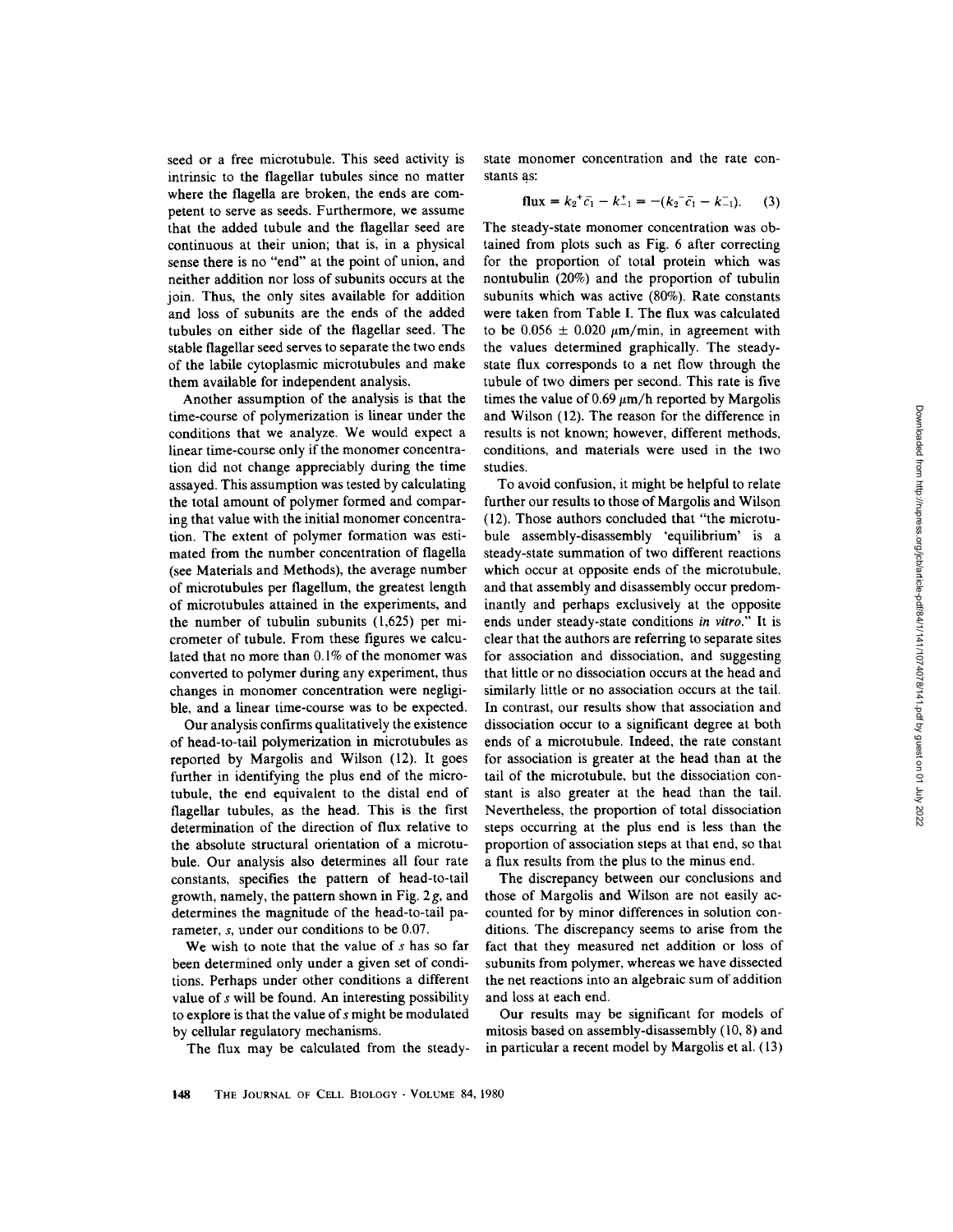which is predicated on the head-to-tail polymerization mechanism. Their model "envisages a constant assembly of microtubules at the equatorial region of the spindle and at the kinetochores coupled with a poleward migration of subunits within the microtubules as they flow towards the disassembling ends." Microtubule assembly in kinetochore-to-pole fibers occurs proximal to the kinetochore. At anaphase, assembly at the kinetochore is blocked, resulting in net disassembly of these microtubules and the poleward movement of sister chromatids.

The head-to-tail parameter, s, can be taken as <sup>a</sup> measure of the efficiency of the flux . Avalue of  $s = 1$  signifies that every subunit added at one end or lost at the other contributes directly to the flux. A value of <sup>s</sup> equal to or approaching <sup>1</sup> seems to be implicit in the model of Margolis et al. (13) and in the conclusions of the earlier paper by Margolis and Wilson (12).

However, our determination of the head-to-tail parameter indicates that, at least under our in vitro conditions, the flux is an inefficient process. We have determined  $s = 0.07$ . This indicates that 14 association steps and <sup>14</sup> dissociation steps on the average lead to a lengthening of the microtubule by one subunit at the growing end (head) and to a shortening by one subunit at the degrading end (tail) at steady state. From the rate constants, we calculate that the net lengthening of a tubule by one subunit at its head involves the addition of 11 and loss of <sup>10</sup> subunits, and the shortening by one subunit at the tail involves the addition of three and loss of four subunits. Thus, both ends of a microtubule display a level of dynamic activity not previously considered .

Also, our result that both ends of a microtubule can add and lose subunits does not fit well with the idea of Margolis et al. (13) that in anaphase the head is blocked allowing the tail end to disassemble. Assuming their premise and our results to be valid, then the tail would still be free to add and lose subunits. Net loss of subunits would occur transiently, but the net loss would cease when the tubules came to a steady-state balance with a new, higher concentration of monomer.

Head-to-tail polymerization is such a novel and intriguing concept that one is disposed to assume that if it exists, it must be put to good biological purpose. But, if the degree of head-to-tail character is so slight  $(s = 0.07)$ , and if we cannot make a strong case for its role in mitosis, then what significance can we attach to the phenomenon?

It seems to us that the question is whether microtubules have been designed to flux subunits from one end to the other, or whether this property is incidental to some other aspect of tubule polymerization. Wegner (16) has shown that head-to-tail polymerization is dependent upon an irreversible energy-yielding step, which for actin is the hydrolysis of ATP. For microtubules the corresponding step is the hydrolysis of GTP, however, the function of nucleotide binding and hydrolysis has yet to be established. Perhaps indeed the role of GTP is to allow head-to-tail polymerization when at steady state. Alternatively, the GTP may serve some other purpose such as facilitating the independent control of microtubule formation and breakdown. Although this view is not mutually exclusive with fluxing, it suggests that head-to-tail assembly may be an incidental consequence of tubulin-GTP interactions and hydrolysis . These questions cannot be answered on the basis of the available data.

We thank Dr. R. Littlewood for his assistance with the computer programming, and Dr. R. H. Rownd for the use of the computer facilities. We also thank Drs. R. B. Scheele and C. Allen as well as Mr. R. Cote for critically reading this manuscript.

This study was supported by National Institutes of Health (NIH) grant GM 25062 to G. G. Borisy. L. G. Bergen was supported by an NIH predoctoral traineeship.

Received for publication 25 June 1979, and in revised form 10 August 1979.

## **REFERENCES**

- 1. ALLEN, C., and G. G. BORISY. 1974. Structural polarity and directional growth of microtubules of Chlamydomonas flagella. J. Mol. Biol. 90:<br>381-402.
- 2. AMOS, L., and A. KLUG. 1974. Arrangement of subunits in flagellar microtubules. J. Cell Sci. 14:523-549.
- <sup>3</sup> BINDER, L., W. DENTLER, and J. L. ROSENBAUM. 1975. Assembly of chick brain tubulin onto flagellar microtubules from Chlamydon and sea urchin sperm. Proc. Natl. Acad. Sci. U. S. A. 72:1122-1126.<br>4. BORISY, G. G. 1978. Polarity of microtubules of the mitotic spindle. J.<br>14.1. P. 1.1.1.666.670.
- Mol. Biol. 124:565-570 5. BORISY, G. G., J. M. MARCUM, J. B. OLMSTED, D. B. MURPHY, and K.
- A. JOHNSON. 1975. Purification of tubulin and associated high molecular weight proteins from porcine brain and characterization of microtubule assembly in vitro. Ann. N. Y. Acad. Sci. 253:107-132.
- <sup>6</sup> CREPEAU, R., B. MCEwEN, G. DYKES, and <sup>S</sup> EDELSTEIN <sup>1977</sup> Structural studies on porcine brain tubulin in extended sheets. J. Mol. Biol. 116:301-315 .
- 7. DENTLER, W., S. GRANETT, G. B. WITMAN, and J. L. ROSENBAUM. 1974. Directionality of brain microtubule assembly in vitro. Proc. Natl. Acad. Sci. U. S. A. 71:1710-1714.
- 8. DIETZ, R. 1972. Assembly hypothesis of chromosome movement. Chromosoma (Berl.). 38:11-76.
- 9. INMAN, R. B. 1967. Some factors affecting electron microscopic length of deoxyribonucleic acid J Mol. Biol 25:209-216 .
- 10. INOUÉ, S. 1964. Organization and function of the mitotic spindle. In Primative Motile Systems in Cell Biology. R. D. Allen and N. Kamiya, editors. Academic Press, Inc., New York